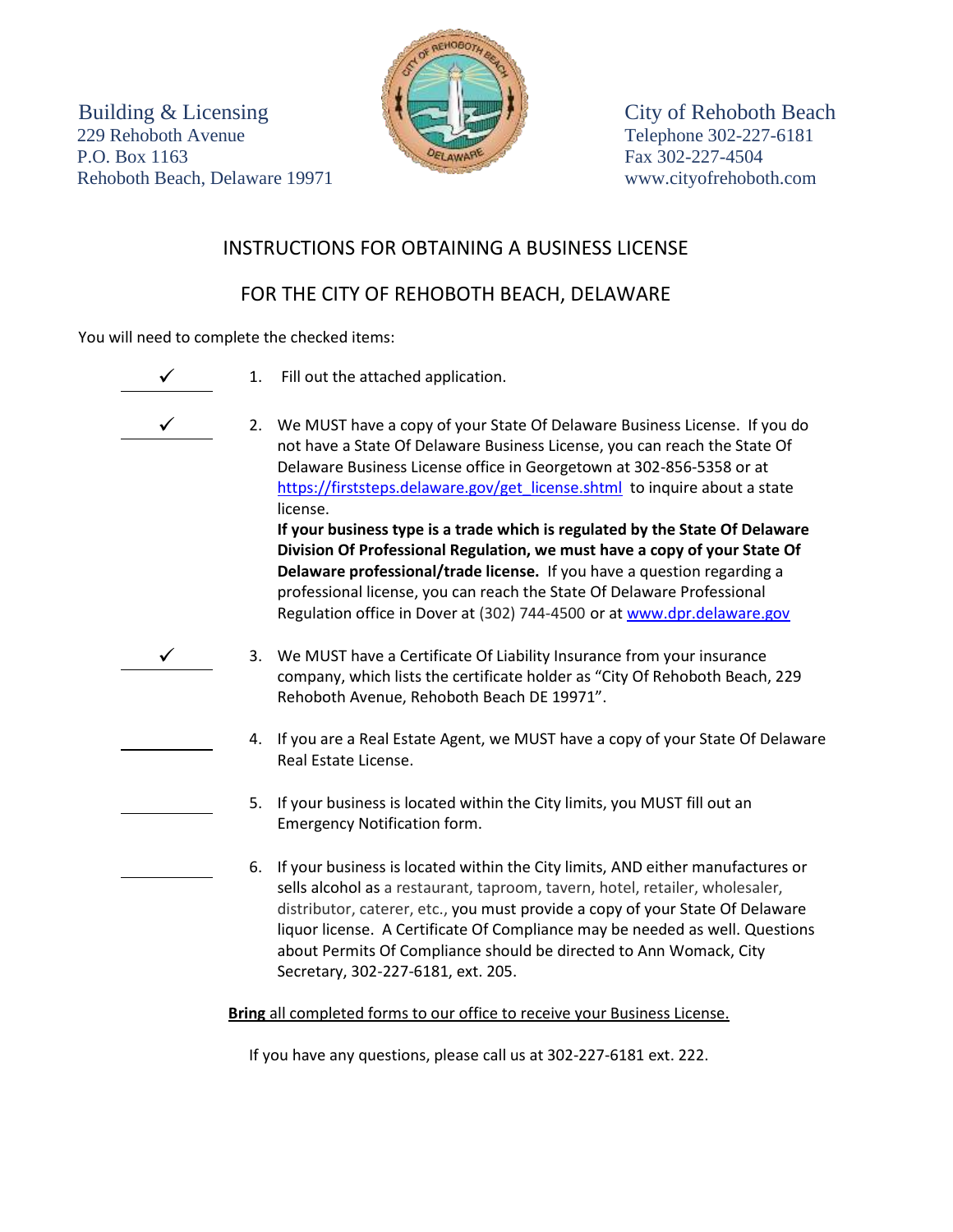Building & Licensing  $\left| \bigcup_{n=1}^{\infty} \right|$ 229 Rehoboth Avenue Telephone 302-227-6181 P.O. Box 1163 Fax 302-227-4504 Rehoboth Beach, Delaware 19971 www.cityofrehoboth.com



## **APPLICATION FOR COMMERCIAL BUSINESS LICENSE**

|                       | (Check One) () First Time License<br>) <b>Renewal</b> Of Existing License                                           | Rehoboth Business Acct/.Lic. #                                                                                                                                                                                                          |  |  |  |
|-----------------------|---------------------------------------------------------------------------------------------------------------------|-----------------------------------------------------------------------------------------------------------------------------------------------------------------------------------------------------------------------------------------|--|--|--|
| (                     |                                                                                                                     | Rehoboth Business License Bill #                                                                                                                                                                                                        |  |  |  |
|                       |                                                                                                                     |                                                                                                                                                                                                                                         |  |  |  |
|                       |                                                                                                                     | Pursuant to Chapter 120 of the City of Rehoboth Beach Municipal Code, the undersigned being engaged<br>in a business or service occupation, hereby makes application for a license valid thru <b>December 31, 2022</b> .                |  |  |  |
|                       |                                                                                                                     |                                                                                                                                                                                                                                         |  |  |  |
| <b>Business Name:</b> |                                                                                                                     | <u> 1989 - Johann Barnett, fransk politiker (d. 1989)</u>                                                                                                                                                                               |  |  |  |
|                       |                                                                                                                     |                                                                                                                                                                                                                                         |  |  |  |
|                       |                                                                                                                     |                                                                                                                                                                                                                                         |  |  |  |
| Email Address:        |                                                                                                                     | <u> 1980 - Johann Stoff, deutscher Stoffen und der Stoffen und der Stoffen und der Stoffen und der Stoffen und de</u>                                                                                                                   |  |  |  |
|                       |                                                                                                                     |                                                                                                                                                                                                                                         |  |  |  |
|                       |                                                                                                                     |                                                                                                                                                                                                                                         |  |  |  |
|                       |                                                                                                                     | Is your office/store/business located within the city limits? Check one - _____ Y ____ N                                                                                                                                                |  |  |  |
|                       |                                                                                                                     | If so, location: $\sqrt{\frac{1}{2} \sum_{i=1}^{n} (x_i - x_i)^2 + (y_i - y_i)^2}$                                                                                                                                                      |  |  |  |
|                       |                                                                                                                     | If you own a business establishment located within City limits, list name & phone # of property owner/landlord:                                                                                                                         |  |  |  |
|                       |                                                                                                                     |                                                                                                                                                                                                                                         |  |  |  |
|                       |                                                                                                                     | All businesses must complete owner's information below.                                                                                                                                                                                 |  |  |  |
|                       |                                                                                                                     | If your business is a partnership, list the name and permanent address of each member; if corporation, list name<br>and permanent address of each principal officer and state of incorporation. Use reverse side of paper if necessary. |  |  |  |
|                       | Name (print): Name (print):<br><u> 1980 - Andrea Station Barbara, amerikan per</u>                                  |                                                                                                                                                                                                                                         |  |  |  |
|                       | Signature: Signature:                                                                                               | <u> 1980 - Andrea Stadt British, fransk politik (d. 1980)</u>                                                                                                                                                                           |  |  |  |
| Home Address:         |                                                                                                                     | Home Address:                                                                                                                                                                                                                           |  |  |  |
| <b>Address</b>        |                                                                                                                     | Address                                                                                                                                                                                                                                 |  |  |  |
| (cont'd):             |                                                                                                                     | (cont'd):                                                                                                                                                                                                                               |  |  |  |
|                       |                                                                                                                     | Title:                                                                                                                                                                                                                                  |  |  |  |
|                       | Cell Phone:                                                                                                         | Cell Phone:                                                                                                                                                                                                                             |  |  |  |
|                       |                                                                                                                     | Drivers License #:                                                                                                                                                                                                                      |  |  |  |
|                       | State Issued:                                                                                                       | State Issued:                                                                                                                                                                                                                           |  |  |  |
| Tax ID#:              | <u> 1980 - Johann Barn, mars eta bainar eta baina eta baina eta baina eta baina eta baina eta baina eta baina e</u> | Tax ID#:                                                                                                                                                                                                                                |  |  |  |
|                       |                                                                                                                     | Approved By:                                                                                                                                                                                                                            |  |  |  |
|                       |                                                                                                                     | Date:                                                                                                                                                                                                                                   |  |  |  |